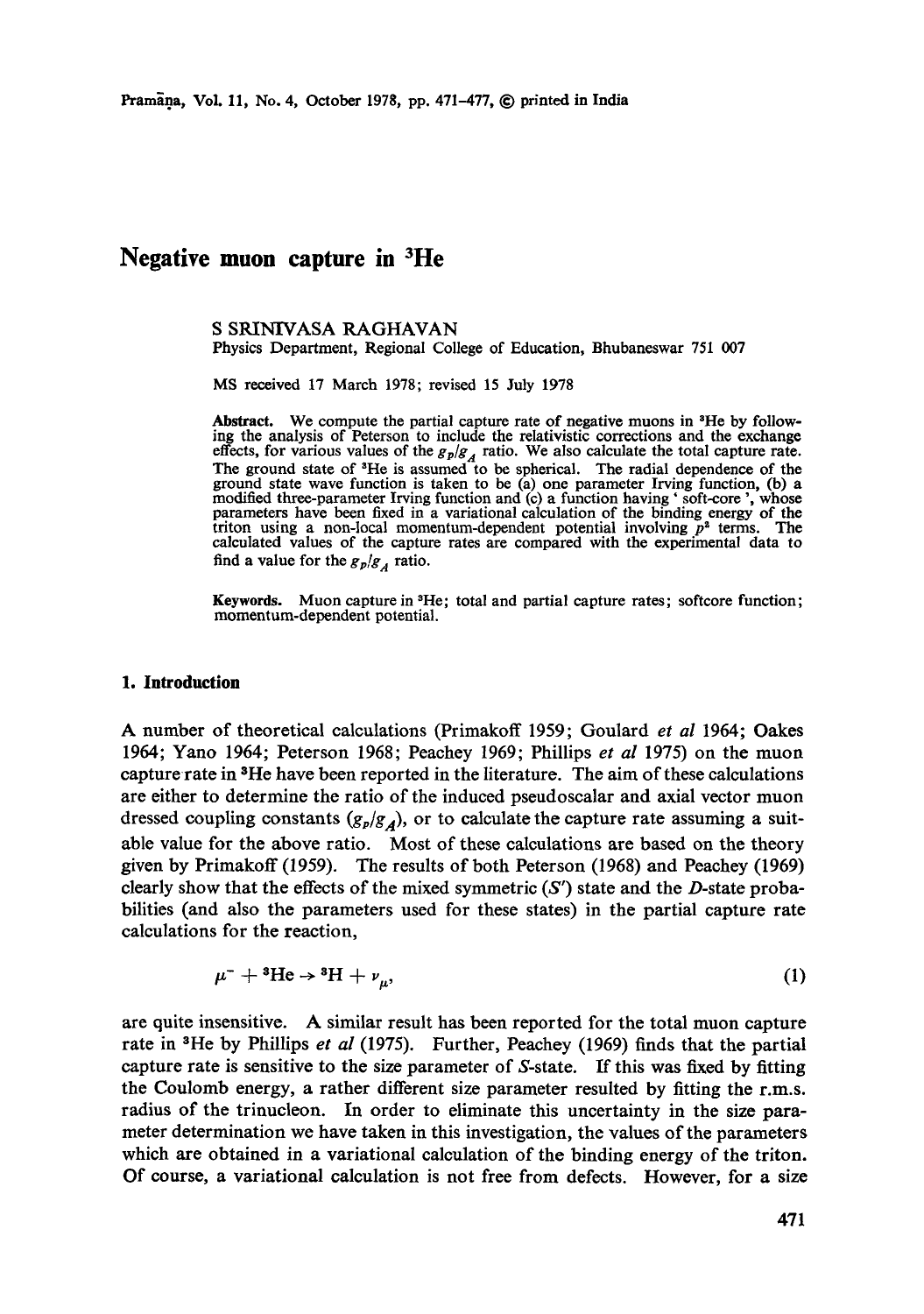parmeter fixed in the variational calculation by minimising the energy, we can simultaneously obtain a good fit for both the r.m.s, radius and the Coulomb energy of the trinucleon.

In this paper we report the results for the partial and the total muon capture rates obtained with (a) single parameter Irving function (b) a modified three-parameter Irving function and (c) a soft-core function whose parameters have been determined in variational calculations of the binding energy of the triton using the momentum-dependent potential (MDP) of Srivastava (1965) (which is a representative of the soft-core potentials). We compare our calculated values of the capture rate with the available experimental data in order to extract a value for the  $g_p/g_A$  ratio. In view of the findings of Peachey (1969) and Phillips *et al* (1975) we consider the Sstate only. For computing the partial capture rate we have used the expression given by Peterson (1968), who includes both the relativistic corrections and the exchange effects. We have followed the analysis of Goulard *et al* (1964) to calculate the total muon capture rate in the closure approximation, which includes the relativistic corrections.

## **2. Ground state wave function and size parameter determination**

The ground state wave function for the three-nucleon system can be written as (when the S-state alone is present)

$$
\psi_S = \Phi_S(\phi^m \overline{\eta}^t - \phi^m \eta^t),\tag{2}
$$

where  $\phi^m$ ,  $\bar{\phi}^m$  and  $\eta^t$ .  $\bar{\eta}^t$  are respectively, the spin and iso-spin doublet functions. We choose the radial function  $\Phi_S$  to be of the following forms:

$$
\Phi_S = N_S \left\{ \exp \left[ -\alpha \left( \sum_{i < j} r_{ij}^2 \right)^{1/2} \right] + A \exp \left[ -\lambda \left( \sum_{i < j} r_{ij}^2 \right)^{1/2} \right] \right\} \tag{3}
$$

$$
\Phi_S = N_{S'} \exp \left[ -\beta \left( \sum_{i < j} r_{ij}^2 \right)^{1/2} \right] / \left( \sum_{i < j} r_{ij}^2 \right)^n \prod_{i < j} r_{ij} \tag{4}
$$

in which  $\alpha$ ,  $\lambda$ ,  $A$ ,  $\beta$  and n are the variational parameters. Equation (3) represents a modified three-parameter Irving function and when  $A=0$  it becomes the one-parameter Irving function. The soft-core function is given by (4) and is found to be flexible in the charge form factor and pion-photo-production calculations (Yadav *et al* 1972; Lazard and Maric 1973). Using the function given by (3), Jain and Srivastava (1969) have calculated the binding energy of the triton variationally, employing the MDP of Srivastava (1965). Raghavan (1975) has used the same two-body potential with the soft-core function and evaluated the binding energy. His calculated values of the binding energy, the r.m.s, radius of the triton and the Coulomb energy of 8He are shown in table 1 along with those obtained by Jain and Srivastava (1969).

From the table we find that the one parameter Irving wave function gives almost the same value for the binding energy of 3H as the soft-core function. However, the r.m.s, radius and the Coulomb energy obtained with the soft-core function are better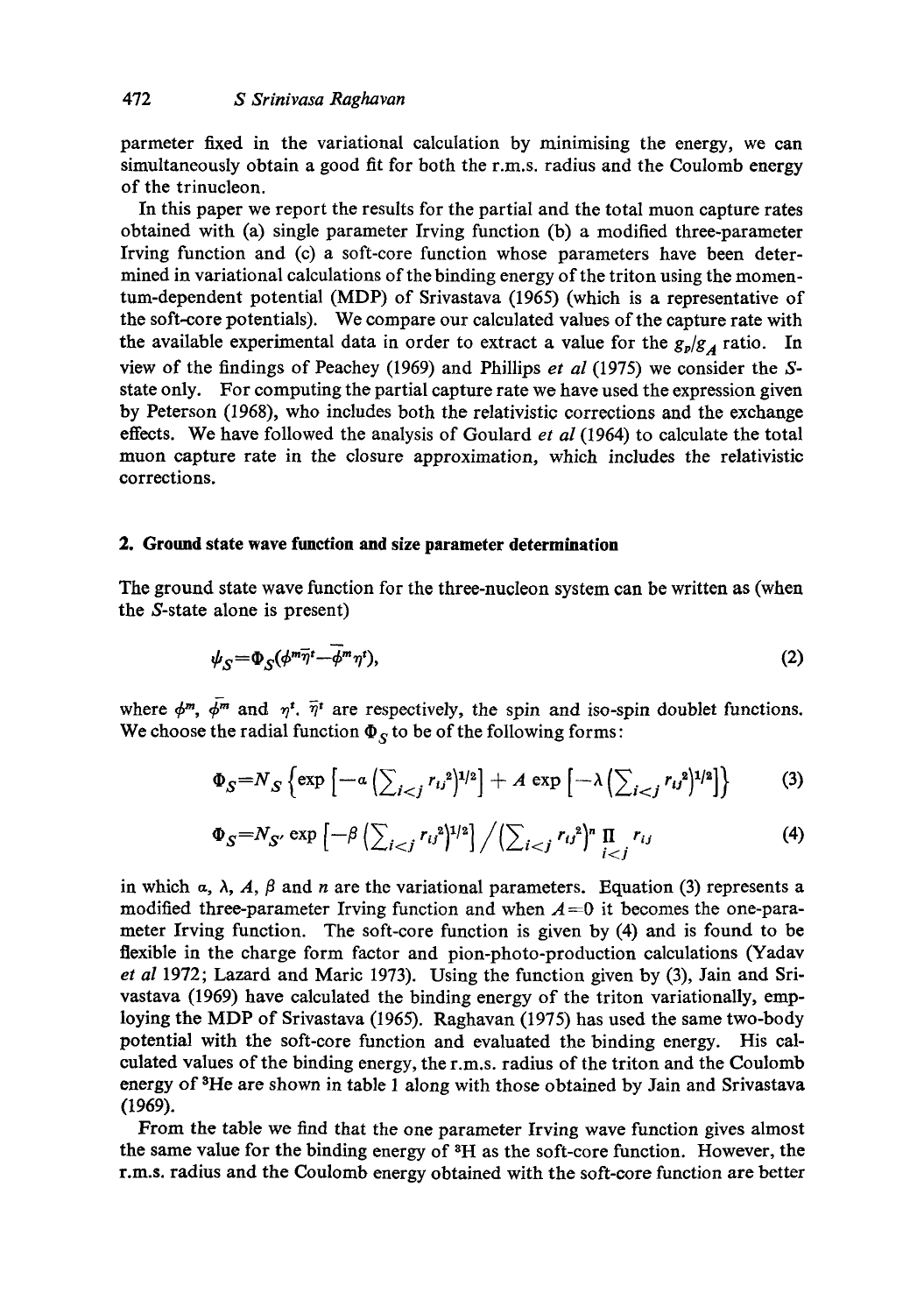| $\ddot{\phantom{a}}$ |
|----------------------|
|                      |

Table 1. Properties of the tri-nucleon

Table 1. Properties of the tri-nucleon

÷Jain and Srivastava (1969) <sup>+</sup>Jain and Srivastava (1969)

\*Raghavan (1975) \*Raghavan (1975)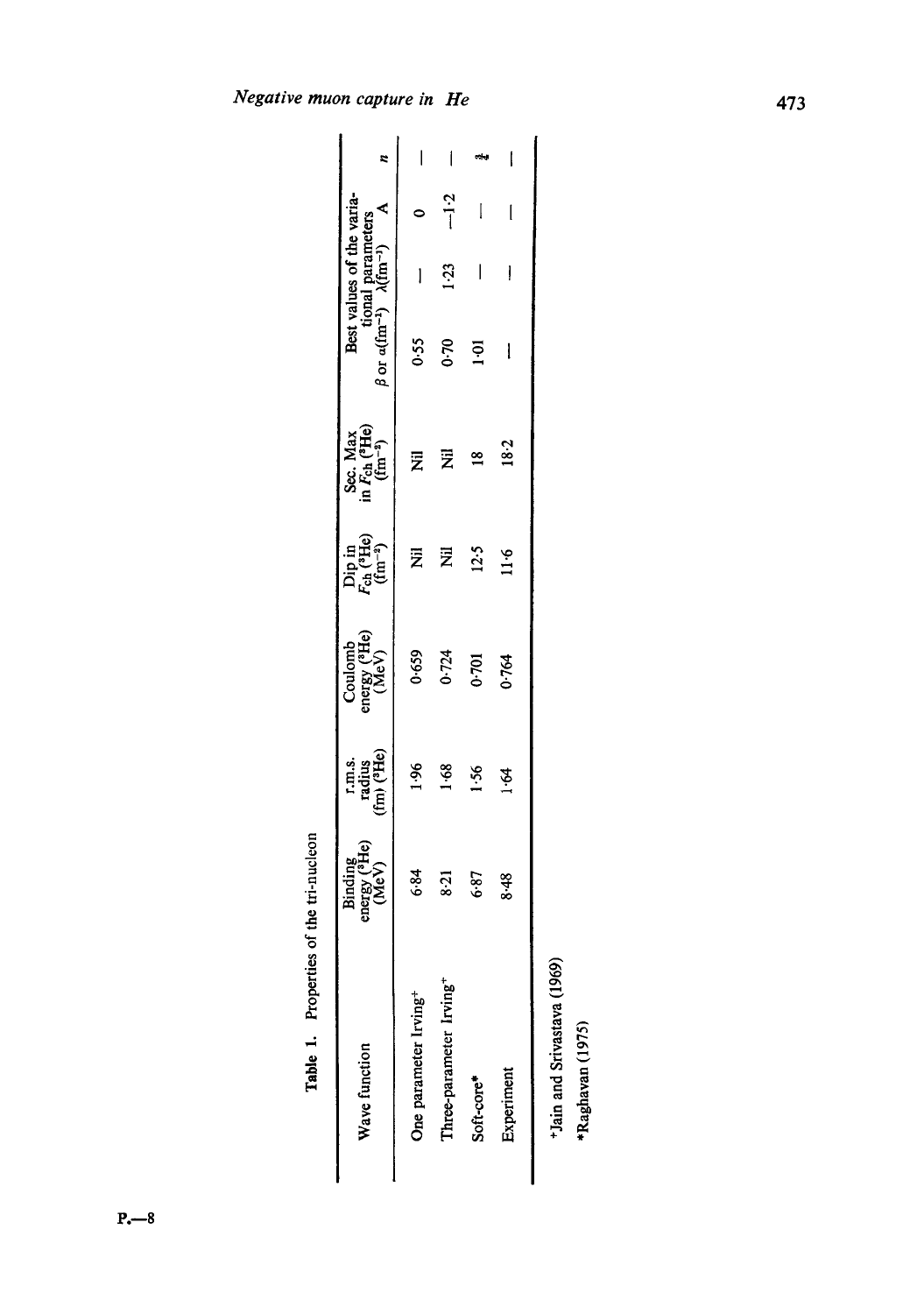than those obtained with the one parameter Irving function. A comparison of the results obtained for the modified three-parameter Irving function with those obtained using the soft-core function shows that the former describes the three-nucleon ground state properties well. But this is to be expected, since Jain and Srivastava (1969) have shown that the binding energy has converged for the three parameter function. On the other hand the soft-core function can be made to include more free parameters, for example,

$$
\Phi_S = \frac{N_{S'}\left\{\exp\left[-\beta\left(\sum_{i < j}r_{ij}^2\right)^{1/2}\right] + B\exp\left[-\delta\left(\sum_{i < j}r_{ij}^2\right)^{1/2}\right]\right\}\prod_{i < j}r_{ij}}{\left(\sum_{i < j}r_{ij}^2\right)^n} \tag{5}
$$

in which  $B$  and  $\delta$  are additional parameters. By using this function one can expect the binding energy to increase and possibly show convergence. Because of the enormous numerical work involved, for the present, we have not used the above radial function for calculating the binding energy.

It has been found (Raghavan 1975) that the soft-core function is able to reproduce a diffraction minimum and a secondary maximum in the <sup>3</sup>He charge form factor calculations in accordance with the experimental observation (McCarthy *et al* 1970). But the Irving functions could not reproduce these observables. [It is to be noted that the form factor data favour a core in the wave function (McCarthy *et al* 1970)]. Considering the form factor data and other properties of the three-nucleon system obtained with the soft-core function we believe that the MDP and the soft-core function may constitute a reasonably good model for the trinucleon.

## **3. Partial capture rate calculations**

The partial capture rate for the reaction (1) is given by (Peterson 1968):

$$
\Lambda = (R/2\pi^2) \left[ 2m'_{\mu}/137 \right]^3 k_{\nu}^2 G^2/(1 + k_{\nu}/m_{\text{He}})
$$
  
 
$$
\times \frac{1}{2} \sum_{\text{spins}} \left\{ A \left| \int 1 \right|^2 + B \left| \int \sigma \right|^2 \right\} \tag{6}
$$

in which  $A = G_V^2 - 2G_V F_V k_v/3M$ 

$$
B = G_A^2 + \frac{1}{3}G_p(G_p - 2G_A) + 2F_A k_v (G_p - G_A)/9M \tag{7}
$$

In  $(6)$  R is the reduction factor which accounts for the averaging process and for finite size of the nucleus,  $m'_\mu$  is the reduced mass of the muon and  $k_\nu$  is the photon energy.  $\int \int 1|^2$  and  $\int \int \sigma|^2$  are the form factor integrals and *G, G<sub>V</sub>, G<sub>A</sub>* and *G<sub>p</sub>* are the coupling constants which are explicitly given in Peterson's (1968) paper. This calculation also includes the effect of spatial extension of the nuclear charge distribution on the atomic wave function of the muon. It has been shown by Peterson (1968) that the exchange effects are very important in the partial capture rate calculations, and so we have included this correction by means of a phenomenological treatment.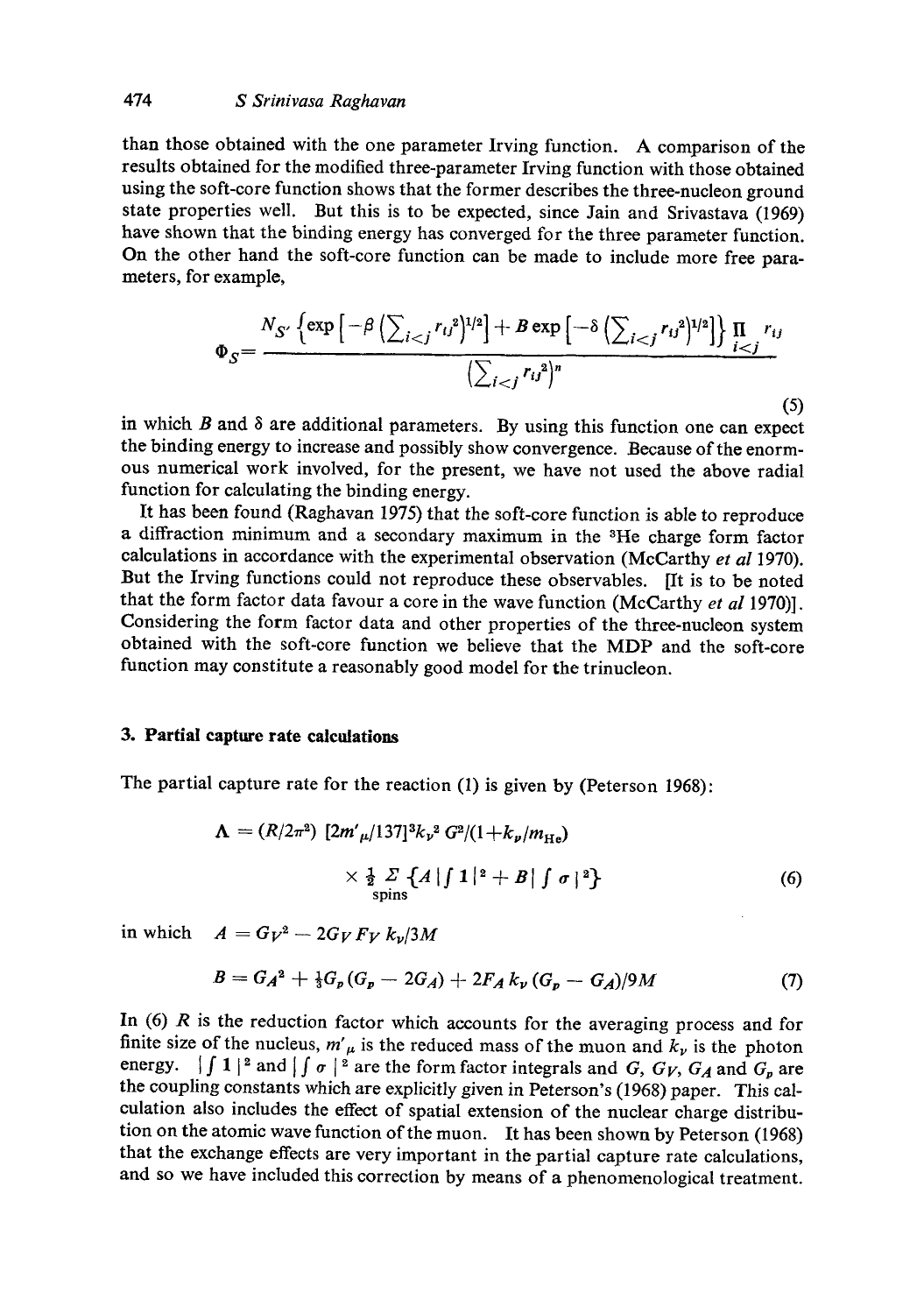

Figure 1. Partial muon capture rate in <sup>3</sup>He vs the  $g_p/g_A$  ratio.

As mentioned earlier we restrict ourselves to the S-state of the tri-nucleon. Using (6) and (7) we have evaluated the capture rates for the Irving and soft-core functions for various values of the  $g_{\nu}/g_{A}$  ratio and our results are shown in figure 1.

## **4. Total capture rate calculations**

In the closure approximation the total muon capture rate in <sup>3</sup>He, when the relativistic corrections are included, is given by (Goulard *et a11964):* 

$$
\Lambda^{(\mu)(3\text{He})} = Z^4_{\text{eff}} (\langle \eta \rangle_a)^2 (272 \text{ sec}^{-1}) R
$$
  
 
$$
\times \{1 - \frac{1}{2} (a_a^{(+)} + a_a^{(-)}) (1 - x_a) \},
$$
 (8)

in which

$$
\alpha_a^{(+)} + \alpha_a^{(-)} = \iiint j_0 (\langle \nu \rangle_a | \mathbf{r} - \mathbf{r}' | ) |\phi_a(\mathbf{r}, \mathbf{r}', \mathbf{r}'')|^2
$$
  
 
$$
\times \delta(\mathbf{r} + \mathbf{r}' + \mathbf{r}'') d\mathbf{r} d\mathbf{r}' d\mathbf{r}''
$$
 (9)

In the above equation  $\phi_a(\mathbf{r}, \mathbf{r}', \mathbf{r}'')$  is the position-space wave function of <sup>3</sup>He. The term  $a_{a}^{(+)}+a_{a}^{(-)}$  is called the exclusion principle inhibition factor and this alone requires the explicit consideration of the ground state wave function of <sup>3</sup>He. The quantities  $Z^4$ <sub>eff</sub>,  $(\langle \gamma \rangle_a)^2$  and R have been evaluated following the analysis of Goulard *et al* (1964). We have evaluated the integral in (9) with our wave functions and have calculated  $\Lambda^{(\mu)}$  (<sup>3</sup>He) for various values of the  $g_p/g_A$  ratio. The calculated values are shown in figure 2.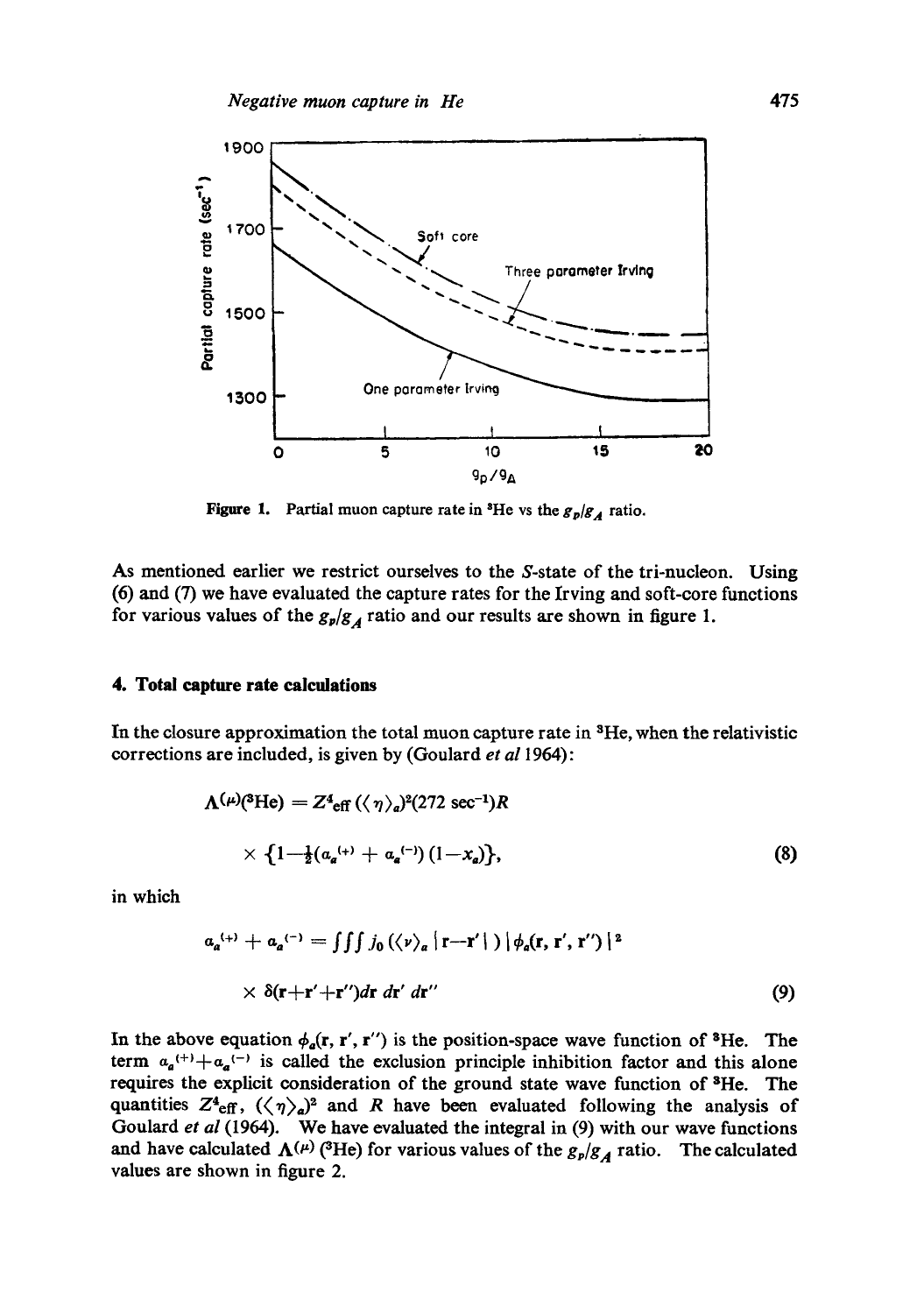#### 5. **Discussion**

From the figures we note that the differences in the capture rates obtained with the modified three-parameter Irving wave function and the soft-core function are small. But the one-parameter Irving function predicts capture rates which are far away from those obtained with the other two functions. This is due to the fact that the capture rate, to a good approximation, depends on the mean square radius (Oakes 1964) and the radius obtained for the one-parameter function is very large. So, for the rest of the discussion we omit the results obtained with the one parameter Irving function.

The experimental values (Auerbach *et aI* 1965; Clay *et al* 1965) of the partial capture rate for the reaction (1) are in the range 1460 to 1530 sec<sup>-1</sup>, with a weighted average of 1470  $sec^{-1}$  (Peterson 1968). For this value of the capture rate, we find from figure 1 that the  $g_p/g_A$  ratios are 10.7 and 13 respectively, for the modified three-parameter Irving function and for the soft-core function.

The total muon capture rate in <sup>3</sup>He has been measured by two experimental groups (Zimaidoroga *et al* 1963, Auerbach *et al* 1965). Zimaidoroga *et al* (1963) report that this rate is  $2170^{+170}_{-430}$  sec<sup>-1</sup>, while Auerbach *et al* find this value to be 2140  $\pm 180$  sec<sup>-1</sup>. The upper limits for these experiments are very close but the lower limits differ significantly. From figure 2 we note that for both the lower limits of the experimental results the  $g_p/g_A$  ratio falls well beyond 20. Hence, neglecting the negative deviation of the experimental values, we find from figure 2 that the  $g_y/g_A$ ratios are in between 10 and 18 for the modified three parameter Irving function and from 8.5 to 15 for the soft-core function. A more reliable experimental value of



**Figure 2.** Total muon capture rate in <sup>3</sup>He vs the  $g_p/g_A$  ratio.